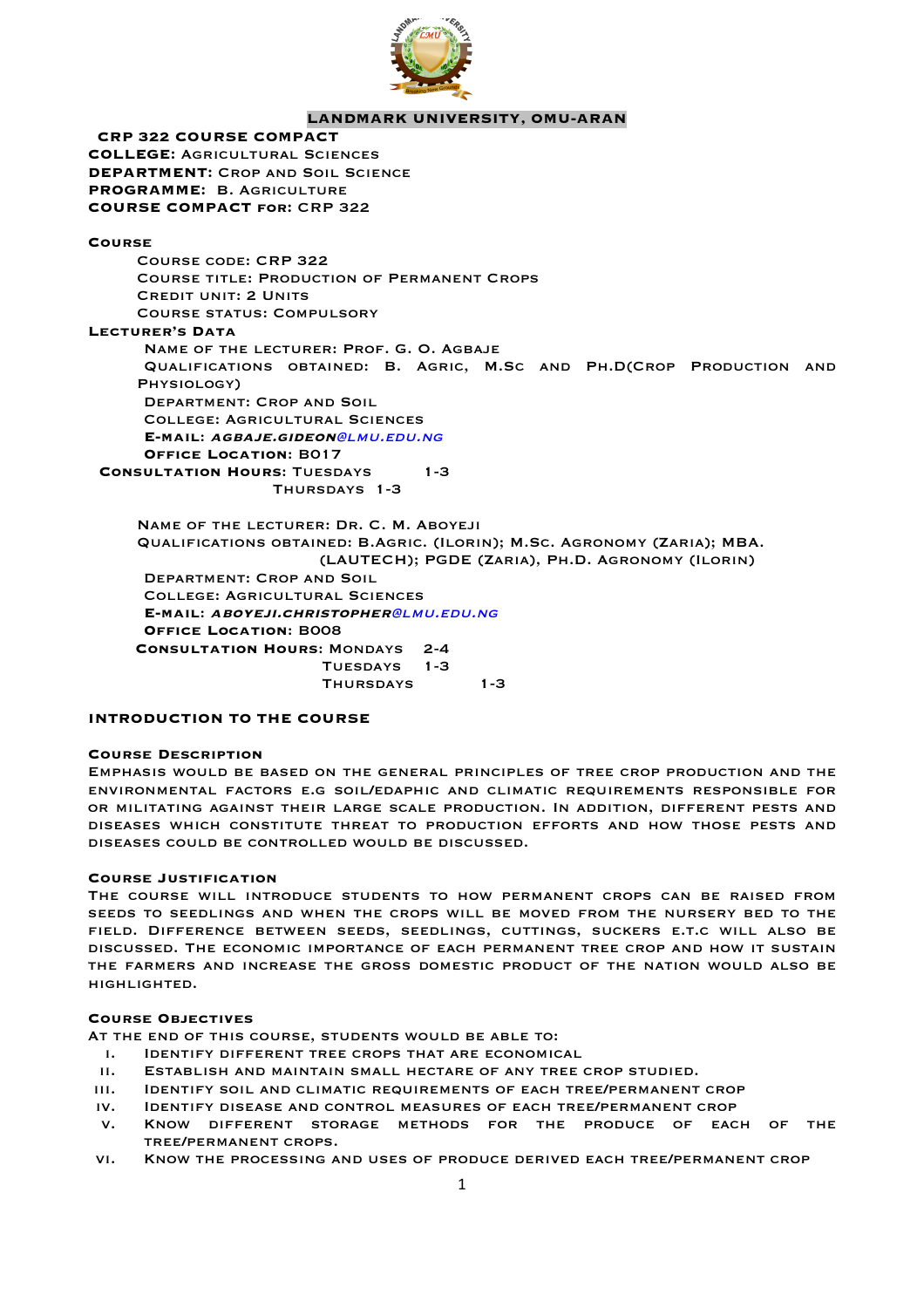#### **Course Content**

Establishment, management, processing, storage, utilization and improvement of tree and plantation crops such as cocoa, kola, oil palm, rubber, coffee, citrus, coconut, cashew, banana and pineapples.

#### **Course Requirement**

For better understanding of the course, students are required to have prior understanding of crop production, soil nutrients and mineral nutrition, organic and in-organic fertilizers, nutrients managements, soil structure and texture.

#### **Course Expectations:**

#### **Method of Grading**

| S/N | <b>GRADING</b>                                 | $SCORE(\% )$ |
|-----|------------------------------------------------|--------------|
| 1.  | <b>CONTINUOUS ASSESSMENTS</b>                  |              |
|     | C.A I<br>$\bullet$                             | 7%           |
|     | <b>C.A II (MID-SEMESTER TEST)</b><br>$\bullet$ | 15%          |
|     | $C.A$ III<br>$\bullet$                         | 8%           |
| 2.  | <b>ASSIGNMENT</b>                              |              |
| З.  | PRACTICAL (LABORATORY WORK)/<br><b>CASE</b>    | 10%          |
|     | <b>STUDIES</b>                                 |              |
| 4.  | <b>FINAL EXAMINATION</b>                       | 60%          |
| 5.  | <b>TOTAL</b>                                   | 100          |

#### **Course Delivery Strategies**

Lecturing method through power point presentations which will be complimented with field work will be adopted. Different types of permanent crops will also be shown to the students. Practical illustrations will also be used where applicable. Visits to relevant course – related places like the Fruit Nursery, vegetable Nursery of the University and the Nursery established by the PPD of the University, Identification, uses and maintenance of tools used for tree crop production. Identification of the seeds of samples of tree crops

#### **Course Duration: LECTURE CONTENT**

**Module 1 (Weeks 1-7)**

**Week 1: Topic for the week:** Introduction to the Production of Permanent Tree Crops

**Objectives:** At the end of the lecture, student should be able to:

- $\checkmark$  Know the difference between permanent and temporary crops
- KNOW WHY WE HAVE TO STUDY PERMANENT TREE CROPS,
- $\checkmark$  Enumerate and describe some terminologies in the production of permanent tree crops
	- o Pre-nursery
	- o Nursery
	- $O$  HOLING
	- o Beating up
	- o Transplanting
	- o Blocking
	- o Fire tracing
	- o Rub out e.t.c.
- $\checkmark$  Describe basic principles in the selection of seeds, care of seeds, planting of seeds; growing of seedlings, and care for seedlings at the pre-nursery, nursery and the field levels
- $\checkmark$  DESCRIBE NURSERY ACTIVITIES AND OPERATIONS,
- KNOW NURSERY EQUIPMENTS E.G DIGGING FORK, RAKE, HOE, WATERING CAN, CUTLASS, spade, shovel, wheel barrow, knife and nursery materialss e.g poly bags,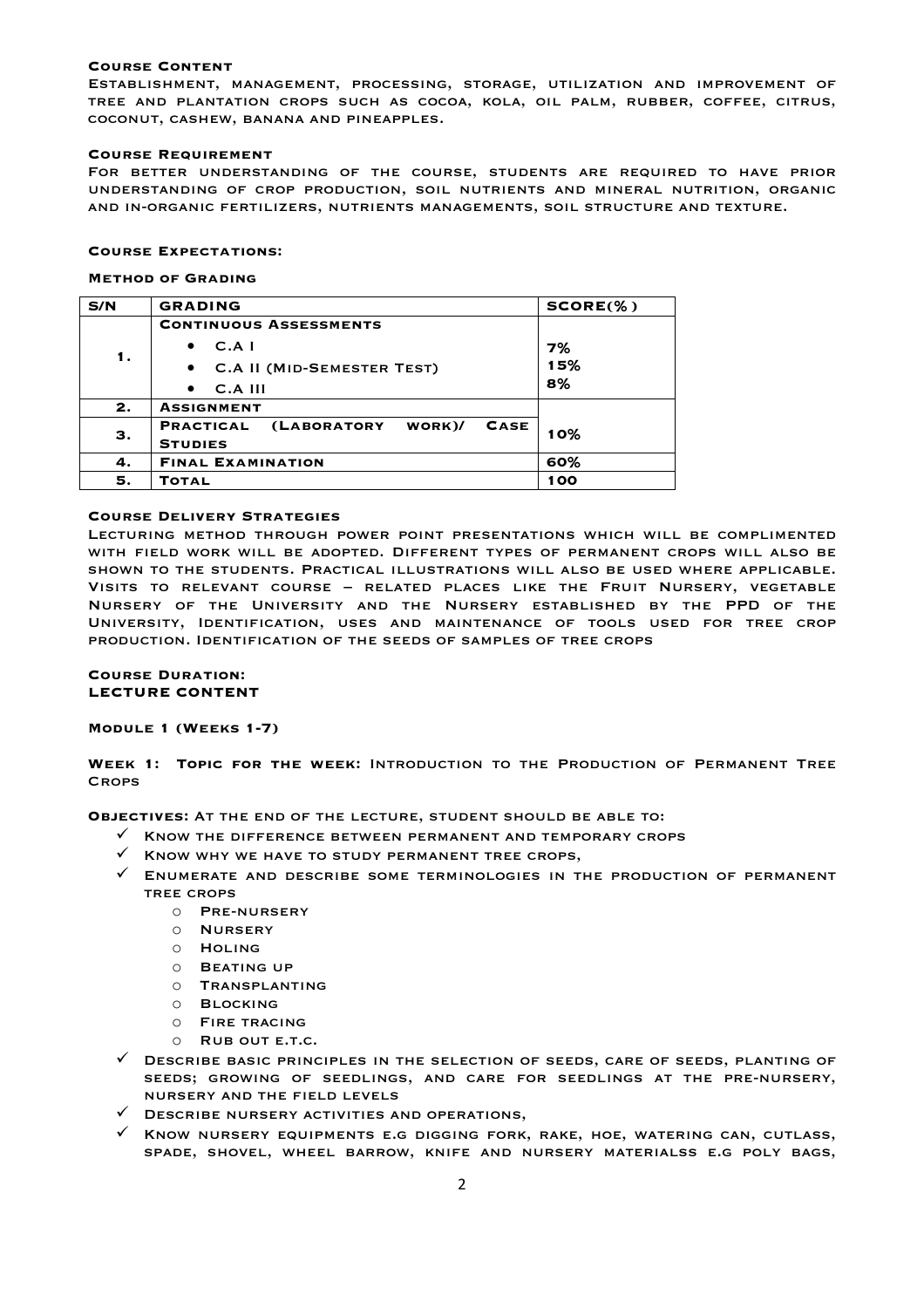fertilizer, insecticides, herbicides e.t.c

- $\checkmark$  KNOW THE BEST SITE AND BE ABLE TO DESIGN A NURSERY BED,
- $\checkmark$  Describe the management operations that are critical in the production of permanent crop seedlings—weeds, pests and disease, water and soil nutrient.
- $\checkmark$  Describe major field operations in permanent crop production-- weeds, pests and disease management, water and soil nutrient management, harvesting, processing and storage.

#### **Description**

**First hour:** Permanent and temporary crops and terminologies in the production of permanent tree crops

**Second hour:** Nursery operations, nursery equipments and nursery managements.

## Ø **Study Question:**

- $\triangleright$  DESCRIBE NURSERY ACTIVITIES AND OPERATIONS?
- $\triangleright$  WHY NURSERY OPERATION?
- $\triangleright$  Mention five each of nursery equipments and nursery materials
- $\triangleright$  List and describe five terminologies used in the production of permanent tree crops

#### **Reading List –**

Appleton, Bonnie L. and Susan C. French. (2000). Weed suppression for containergrown willow using copper-treated fabric disks. HortTechnology. January-March. p. 204-206.

Arent, Gale L. (1996). The greenhouse wastestream. HortTechnology. October-December p. 365-366.

Biddinger, Eric, Dave Beattie, and Robert Berghage. (1999). The effects of copper treated fibre containers on the growth of four commercial plant species. Greenhouse Product News. October. p. 22, 24-27.

#### **Week 2**

**TOPIC: PRODUCTION OF COCOA Genus:** Theobroma. **Species:** cacao **Binomial name:** Theobroma cacao Lineus (L)

**Objectives: -** At the end of the lecture, student should be able to:

- $V$  IDENTIFY A CACAO TREE.
- $\checkmark$  Know both the climatic, soil and nutritional requirement of cocoa tree,
- $V$  DESCRIBE ALL OPERATIONS PERFORMED AT BOTH THE NURSERY AND FIELD LEVEL,
- $\checkmark$  Know some pest and diseases that are prevalent in cocoa plantation and how they can be controlled.
- $\sqrt{ }$  DESCRIBE FERMENTATION PROCESSES.
- $\checkmark$  Describe the grading process and know the storage methods for the dried cocoa beans.
- LIST SOME OF THE PRODUCTS THAT CAN BE DERIVED from cocoa.

## Ø **Description**

#### **First hour:**

- i. Origin, climatic, soil and nutritional requirement of cocoa tree
- ii. Nursery and field operations in cocoa beans production
- iii. Management of cocoa tree

#### **Second hour:**

- i. Harvesting, processing, grading, storage and uses of cocoa beans
- ii. Its importance in the Nigeria economy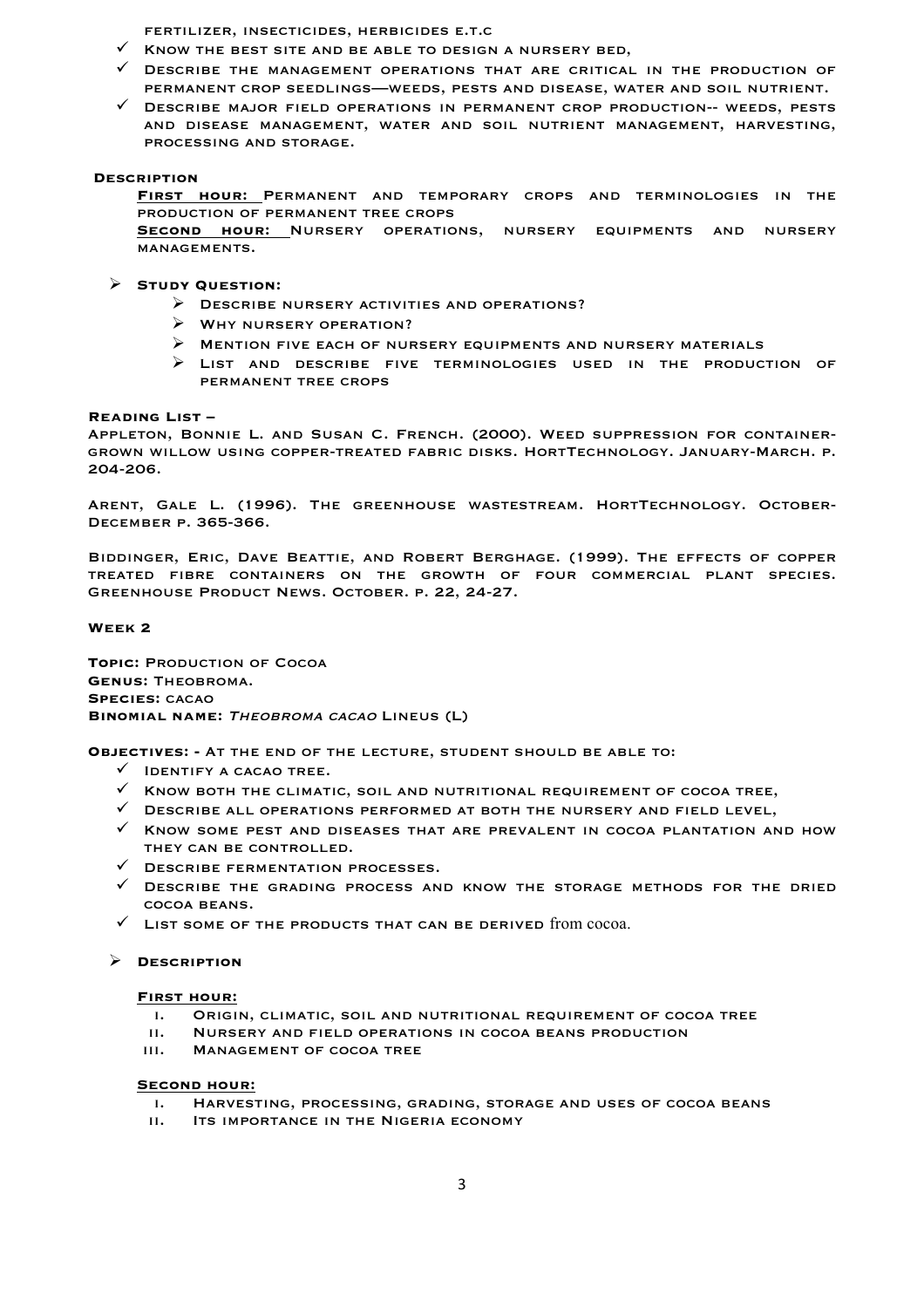# Ø **Study Question:**

- $\triangleright$  WHY DO WE HAVE TO FERMENT COCOA BEANS?
- $\triangleright$  WHAT TYPE OF MATERIALS CAN WE USE TO BAG DRY COCOA BEANS?
- $\triangleright$  WHY IS SHADE MANAGEMENT IMPORTANT IN COCOA NURSERY?
- $\triangleright$  IDENTIFY THE MAJOR NURSERY OPERATIONS IN RAISING COCOA SEEDLINGS?

**Reading List –**

Adomako, D., (1995). "Non-traditional uses of cocoa in Ghana". Eighth meeting of the Advisory Group on the World Cocoa Economy, 26th-30th June 1995, Yaounde, Cameroon, pp.79-85. ICCO, Adu-Ampomah Y., Novak

F., Afza R. and van Durren M. (1987). "Embroid and plant production from cultured cocoa explants". Proceedings of the Tenth International Cocoa Research Conference, Santo Domingo, May, pp129-136

Amoah, J.E.K. (1995). Development Of Consumption, Commercial Production And Marketing. Jemre Enterprises,

Beckett S.T.,(1994). Industrial Chocolate Manufacture and Use. Second edition. Blackie Academic & Professional,

Biscuit,Cake, Chocolate and Confectionery Alliance (BCCCA), (1996).Cocoa Beans. Chocolate Manufacturers Quality Requirements.

#### **Week 3**

**Topic: PRODUCTION OF KOLA NUT Genus: -** kola **Specie: -** k.vera **Binomial name: -** kola vera

**Objectives: -** At the end of the lecture students should be able to: -

- $\triangleright$  IDENTIFY A KOLA NUT TREE.
- $\triangleright$  KNOW THE ORIGIN OF THE CROP,
- $\triangleright$  KNOW THE CLIMATIC AND SOIL REQUIREMENT FOR THE CROP
- $\triangleright$  IDENTIFY LAND TYPE AND VEGETATION
- $\triangleright$  Establish nursery bed for raising kola and the nursery requirement,
- $\triangleright$  Know the requirements for field establishment
- $\triangleright$  DIFFERENTIATE BETWEEN NURSERY AND FIELD MANAGEMENT
	- o Cropping systems
	- o Weeding
	- o Fertilizer application and spacing
	- o Varieties
	- o Pests and diseases and their control
	- o Harvesting
- Ø Processing,
- $\triangleright$  STORAGE.
- $\triangleright$  Utilisation.

#### **Description**

#### **First hour:**

- i. identification, origin, climatic, soil and nutritional requirement of kola nut
- ii. Nursery requirement and field establishment

#### **Second hour:**

- i. Field management, Processing, Storage and Utilisation.
- ii. Its importance in the Nigeria economy
- Ø **Study Question:** 
	- $\triangleright$  In a tabular form, differentiate between kola nitida and kola acuminata
	- $\triangleright$  MENTION TWO PARASITIC WEEDS/EPIPHYTES THAT ATTACK KOLA NUT TREE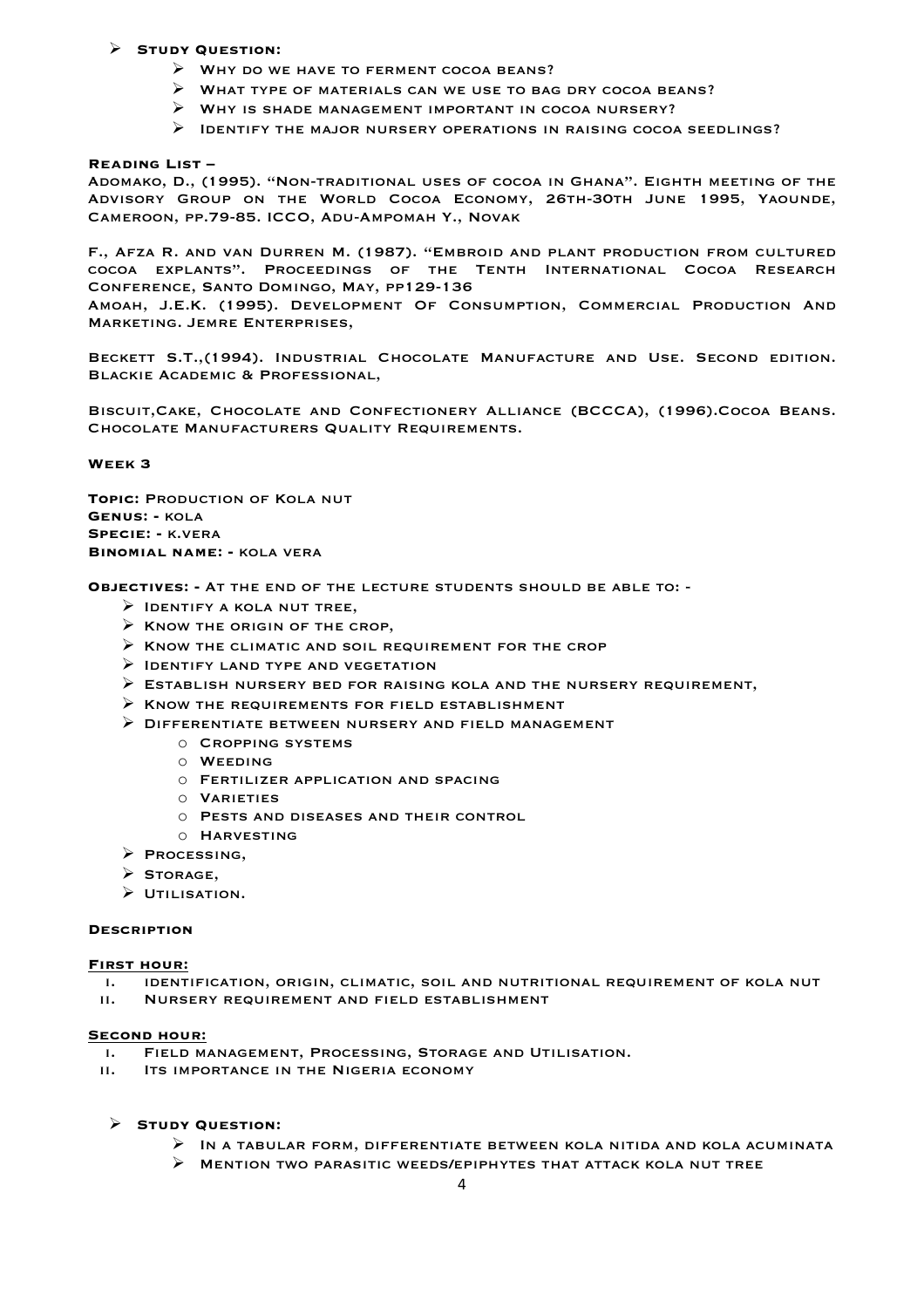## $\triangleright$  LIST FIVE TYPES OF PEST FOUND ON KOLA NUT TREE

#### **Reading List –**

FAO (1982). Fruit bearing forest trees. Technical notes. FAO Forestry Paper Number 34, pp. 43-45. FAO, Rome.

Opeke, L. K. (1992). "Tropical tree crops," Spectrum Books Ltd., Ibadan.

Oyedade, T. (1973). Some aspect of developmental physiology of the Nigerian kola (Cola nitida) fruit. Economic Botany 27, 417-422.

PURSEGLOVE, J. W. (1968). "TROPICAL CROPS: DICOTYLEDONS," LONGMANS GREEN & CO LTD, LONDON.

Rosengarten, F. (1984). "The book of edible nuts," Walker and Company, New York.

Russell, T. A. (1955). The kola of Nigeria and the Cameroons. Tropical Agriculture, Trinidad 32, 210-240.

Sanwo, J. O. (1998). Yield patterns of Cola nitida (Vent) Schott and Endl. in the humid tropics. 1. Preliminary observations on some yield components. Nigerian JOURNAL OF TREE CROP RESEARCH 2, 17-29.

#### **Week 4**

**Topic:** Oil Palm Production **Genus: -** Elaeis **Specie: -** guineensis **BINOMIAL NAME: - ELAEIS GUINEENSIS JACQUIN** 

**Objectives: -** At the end of the lecture, student should be able to:

- $\triangleright$  ENUMERATE THE BOTANICAL CHARACTERISTICS OF OIL PALM
- $\triangleright$  KNOW THE ORIGIN OF THE CROP
- $\triangleright$  How the crop is been established, its agronomy,
- $\triangleright$  KNOW THE CLIMATIC AND SOIL REQUIREMENTS FOR OIL PALM,
- $\triangleright$  ENUMERATE THE DIFFERENT TYPES OF PALMS THAT EXIST IN THEIR ENVIRONMENT
- $\triangleright$  IDENTIFY AND DESCRIBE NURSERY AND FIELD MANAGEMENT OPERATIONS
- $\triangleright$  IDENTIFY SOME PESTS AND DISEASES THAT AFFECT THE CROP
- $\triangleright$  PROCESSING AND UTILIZATION OF THE FRUITS,
- $\triangleright$  STORAGE AND ECONOMIC VALUE OF THE FRUITS.

## Ø **Description**

#### **First hour:**

- i. identification, origin, climatic, soil and nutritional requirement of kola nut
- ii. Nursery requirement and field establishment

#### **Second hour:**

- i. Processing, utilization, Storage and economic value of the fruits.
- ii. Its importance in the Nigeria economy

#### Ø **Study Question:**

1. Describe the stage at which you can easily transfer seedlings to the permanent site.

2. What are the advantages of poly bags in oil palm nursery operations?

3. List five agronomic management practices employed in oil palm plantation

#### **Reading List –**

Opeke, L. K. (1992). "Tropical tree crops," Spectrum Books Ltd., Ibadan.

Hojgaard, A., Johansen, J., & Odum, S. (1989). A century of tree planting on the Faroe Islands.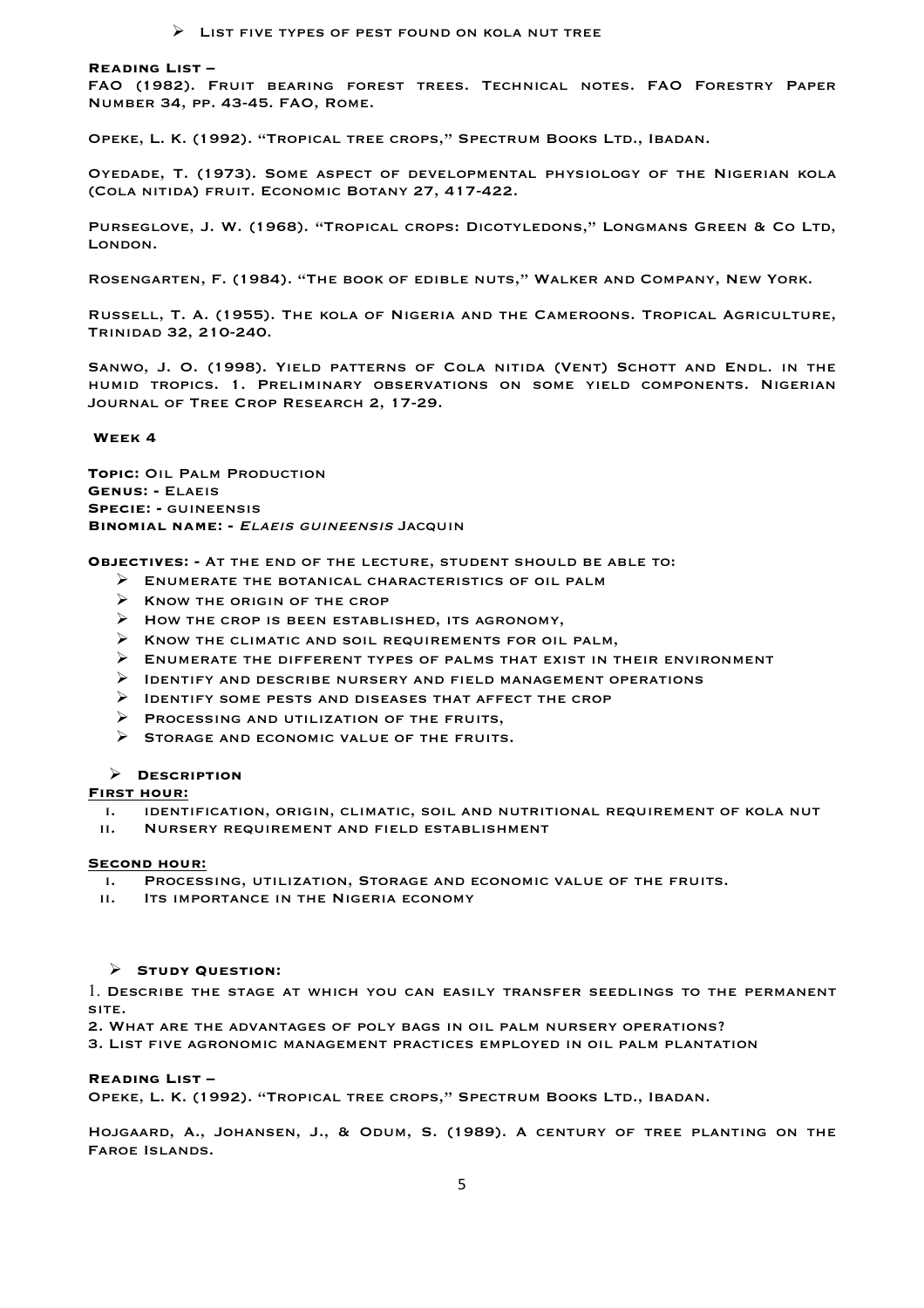Ann. Soc. Sci. Faeroensis Supplementum 14. Hornstra, 1990 `Effects of dietary lipids on some aspects of the cardiovascular risk profile'. In G. Ziant [ed.], LIPIDS AND HEALTH.

Van der Vossen. 1969. Areas climatically suitable for optimal oil palm production in the forest zone of Ghana. Ghana Journal of Agricultural Science. 2 (2) pp. 113- 118.

Tay, J.H. 1990. Complete Reclamation of Oil Palm Wastes. Resources, Conservation, and Recycling, 5 (4) p. 383-392.

Thomas, Peter. 2000 Trees: Their Natural History. Cambridge University Press.

## **Week 5**

**Topic:** Revision and Test

**Objectives:** To provide time for students to have self study on what they have been taught and ask questions on topics where there is doubt for clarification and also to assess their understanding on the following topics:

- $\triangleright$  DIFFERENCE BETWEEN PERMANENT AND TEMPORARY CROPS
- $\triangleright$  TERMINOLOGIES USED IN THE PRODUCTION OF PERMANENT CROPS
- Ø Preparation of nursery beds for different permanent crops
- $\triangleright$  ECOLOGY AND CLIMATIC REQUIREMENT FOR PERMANENT CROPS STUDIED
- $\triangleright$  Agronomic requirement for all the permanent crops studied
- $\triangleright$  Processing and utilisation of all the permanent crops studied

## **Week 6**

## **TOPIC: CASHEW PRODUCTION**

**Objectives: -** At the end of the lecture, student should be able to:

- $\triangleright$  IDENTIFY AND DESCRIBE CASHEW AS A CROP.
- $\triangleright$  KNOW THE ORIGIN OF CASHEW TREE
- $\triangleright$  THE CLIMATIC AND SOIL REQUIREMENT
- $\triangleright$  ENUMERATE THE AGRONOMIC REQUIREMENTS FOR CASHEW CULTIVATION.
	- o Land preparation
	- o Transplanting
	- o Weeding
	- o Fertilizer application e.t.c.
- $\triangleright$  DESCRIBE NURSERY AND FIELD OPERATIONS IN THE MANAGEMENT OF CASHEW
- $\triangleright$  Production
- $\triangleright$  Know different varieties of cashew grown especially in Africa
- $\triangleright$  DESCRIBE THE HARVESTING, PROCESSING AND STORAGE OF CASHEW NUTS AND FRUITS.
- $\triangleright$  PESTS AND DISEASES ASSOCIATED WITH CASHEW TREE, FRUITS AND NUTS
- $\triangleright$  ENUMERATE SOME OF THE USES OF CASHEW FRUITS, NUTS AND TREE.

## Ø **Description**

## **First hour:**

- i. Identification, origin, climatic, soil and nutritional requirement of cashew
- ii. Nursery requirement and field establishment

## **Second hour:**

- i. Processing, utilization, Storage and economic value of the fruits.
- ii. Its importance in the Nigeria economy

## **Study Question:**

- 1. Describe the nursery operations required in cashew cultivation.
- 2. Describe some of the field operations in the area of pests and diseases
	- management in cashew plantation.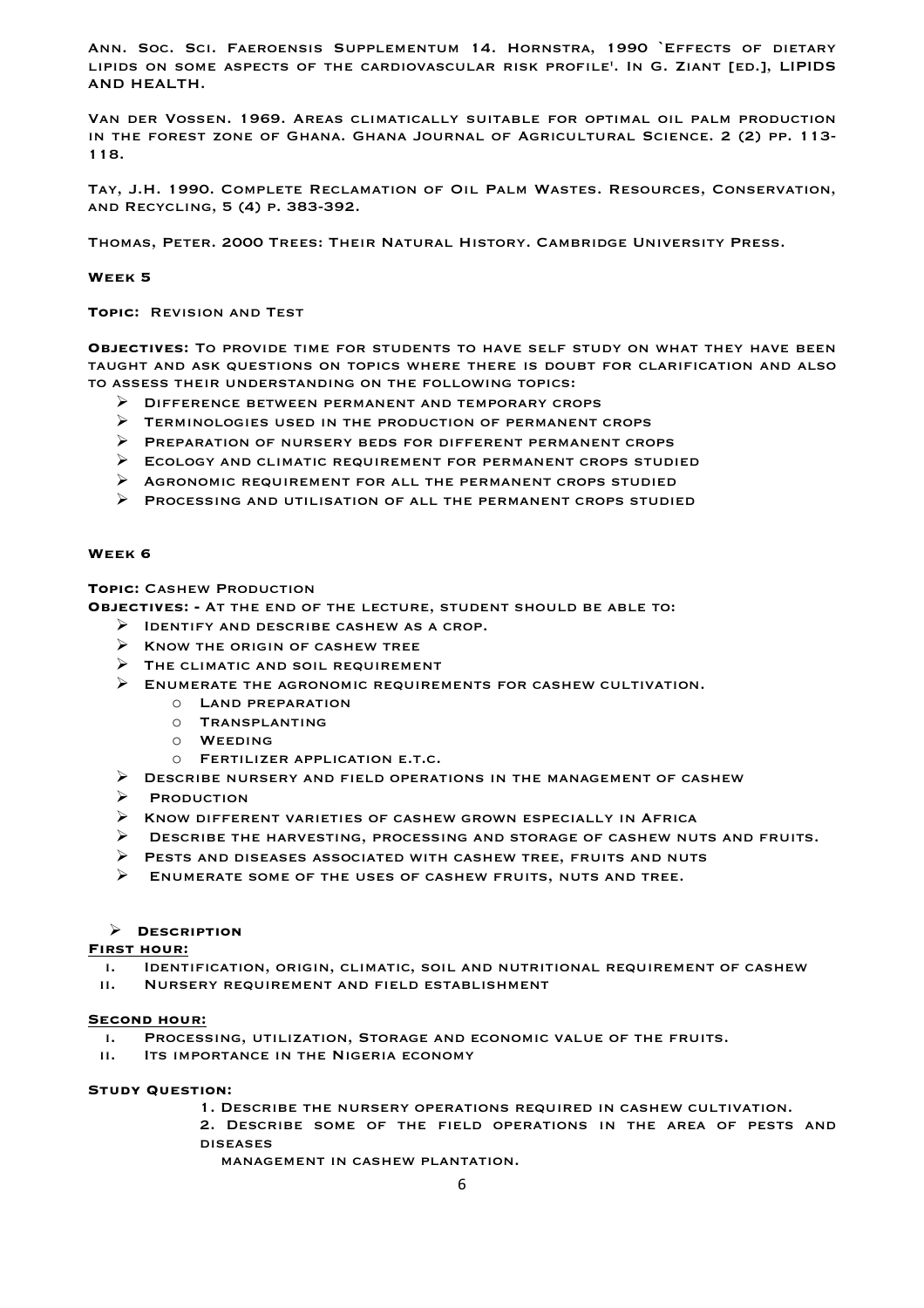## 3. Discuss the processing of cashew nuts and fruits.

## **Reading List -**

Azam-Ali, S.H. and E.C. Judge. 2001. Small-scale cashew nut processing. FAO, Rome.

Bhaskara Rao, E.V.V. and H.H. Khan (eds). 1984. Cashew research and development.

Indian Soc. Plantation Crops, Kerala, India. Duke, J.A. 2001. Handbook of nuts. CRC Press, Boca Raton, FL.

Thomas, Peter. 2000 Trees: Their Natural History. Cambridge University Press.

## **Week 7**

**TOPIC: PRODUCTION OF RUBBER TREE Genus: -** Hevea **Specie: -** brasillensis **Binomial name: -** Hevea brasillensis **Objectives: -** At the end of the lecture, student should be able to:  $\triangleright$  IDENTIFY AND DESCRIBE A RUBBER PLANT,

- $\triangleright$  ENUMERATE THE DIFFERENT CLONES AVAILABLE IN NIGERIA,
- $\triangleright$  DESCRIBE THE NURSERY OPERATIONS IN RUBBER CULTIVATION,
- $\triangleright$  DESCRIBE FIELD OPERATIONS IN MAINTENANCE OF RUBBER PLANTATION,
- $\triangleright$  ENUMERATE THE TOOLS USED IN TAPPING RUBBER LATEX,
- $\triangleright$  DESCRIBE THE PROCESS OF TAPPING AND THE PROCESSING OF LATEX
- $\triangleright$  ENUMERATE THE USES OF RUBBER

# Ø **Description**

#### **First hour:**

- iii. identification, origin, climatic, soil and nutritional requirement of rubber **TREE**
- iv. Nursery requirement and field establishment

## **Second hour:**

- i. Methods of tapping and the processing of latex
- ii. Uses of rubber latex
- iii. Its importance in the Nigeria economy

## Ø **Study Question:**

- 1 What are the different types of nursery operations in rubber?
- 2. Discuss in details budding in rubber.
- 3. Identify the cover crops often planted in rubber plantations.

## **Reading List –**

India, Ministry of Commerce and Industry. '**Rubber Cultivation' Rubber Board**

Bowers, J.E. (1990) Natural Rubber-Producing Plants for the United States. Beltsville, MD. National Agricultural Library.

**Module 2 (Weeks 8-14) Week 8**

**TOPIC: PRODUCTION OF BANANA AND PLANTAIN Genus: -** Musa **Specie: -** spp **Binomial name: -** Musa spp.

## **Objectives:** At the end of the lecture, student should be able to:

- $\triangleright$  IDENTIFY A BANANA AND PLANTAIN PLANT,
- $\triangleright$  Distinguish between the different types of cultivars of the Musa Spp.
- $\triangleright$  Discuss the cultivation of BANANAS AND PLANTAIN,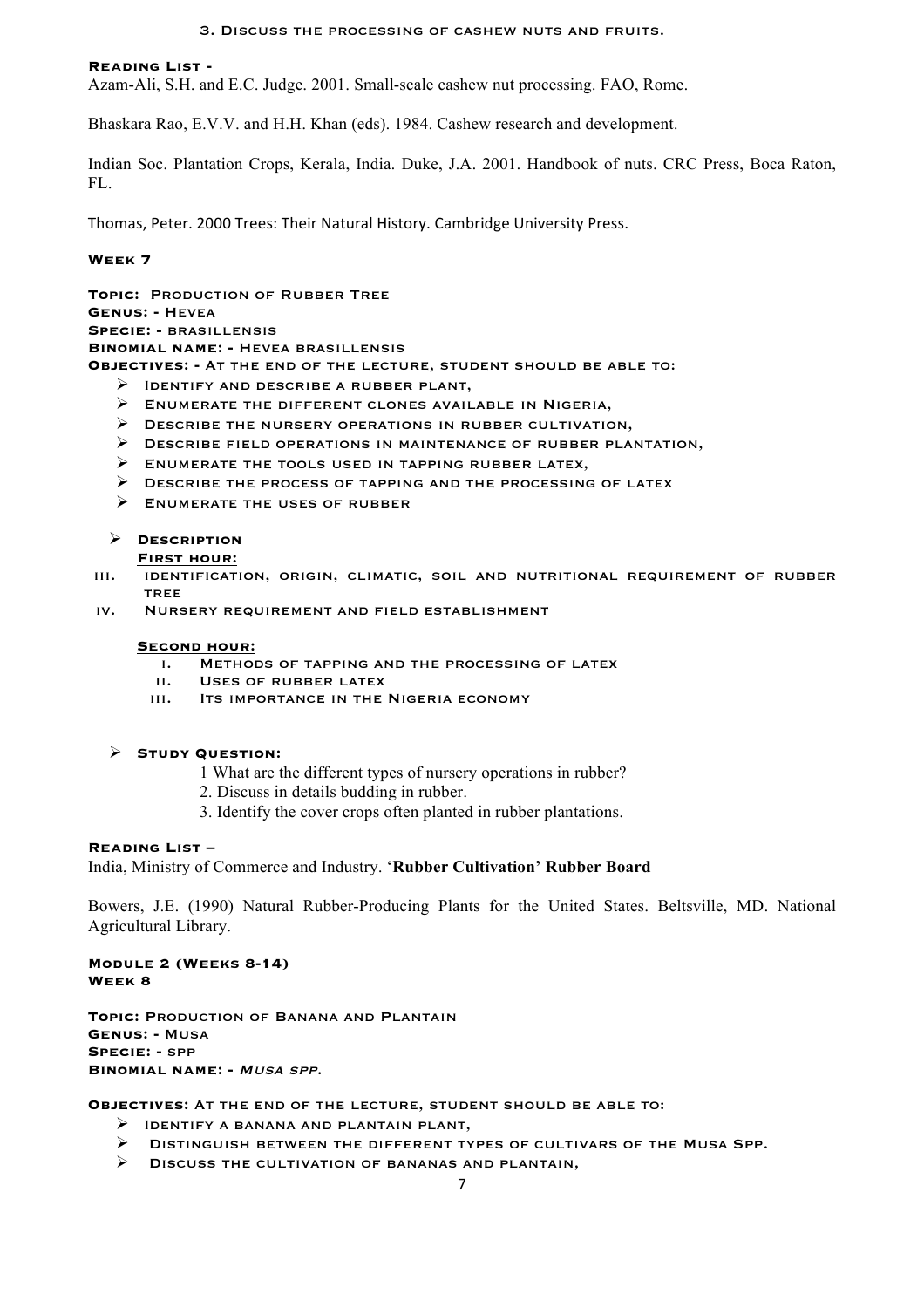- $\triangleright$  DIFFERENTIATE BETWEEN BANANA AND PLANTAIN,
- $\triangleright$  IDENTIFY STEPS TO COMBAT AND CONTROL DISEASES IN BANANA AND PLANTAIN plantations,
- $\triangleright$  IDENTIFY SOME OF THE USES OF BANANA AND PLANTAIN,
- $\triangleright$  DISCUSS BANANA TRADE,
- $\triangleright$  IDENTIFY SOME SCIENTIFIC TECHNOLOGIES IN THE IMPROVEMENT OF BANANA CULTIVARS

# Ø **Description**

## **First hour:**

- i. identification, origin, climatic, soil and nutritional requirement of banana and plantain
- ii. Nursery requirement and field establishment
- iii. Differentiate between banana and plantain

## **Second hour:**

- i. Planting materials for banana and plantain
- ii. Field management of banana and plantain
- iii. Processing and uses
- iv. Its importance in the Nigeria economy

## Ø **Study Question:**

- 1. What is the difference between banana and plantain?
- 2. Describe the field maintenance operations in banana/plantain plantation.
- 3. Discuss the agronomic practices involved in the production of banana and plantain

#### **Reading List –**

Denham, T., Haberle, S. G., Lentfer, C., Fullagar, R., Field, J., Porch, N., Therin, M., Winsborough B., and Golson, J. Multi-disciplinary Evidence for the Origins of Agriculture from 6950-6440 Cal BP at Kuk Swamp in the Highlands of New Guinea. Science, June 2003 issue.

Editors (2006). "Banana fiber rugs". Dwell **6** (7): 44.

Brief mention of banana fibre rugs FAO. Bananas Commodity notes: Final results of the 2003 season, 2004.

Mwangi, M.; Bandyopadhyay, R.; Ragama, P. & Tushemereirwe, R.K. (2007). "Assessment of banana planting practices and cultivar tolerance in relation to management of soilborne Xanthomonas campestris pv. musacearum". Crop Protection **26** (8): 1203– 1208. doi:10.1016/j.cropro.2006.10.017

Scott, K.J. & Gandanegara, S. (1974). "Effect of Temperature on the Storage Life of bananas Held in Polyethylene Bags with an Ethylene Absorbent". Tropical Agriculture (Trinidad) **51**: 23–26

## **Week 9**

**TOPIC: PRODUCTION OF COFFEE TREES Genus: -** Coffea L. **Species: -** arabica, canephora

**Objectives:** At the end of the lecture, student should be able to:

- $\triangleright$  DISTINGUISH COFFEE TREE FROM OTHER TREES
- $\triangleright$  IDENTIFY THE DIFFERENT SPECIES OF COFFEE
- $\triangleright$  DESCRIBE THE AGRO-CLIMATIC AND EDAPHIC REQUIREMENTS FOR THE CULTIVATION AND production of coffee.
- $\triangleright$  Explain the maintenance culture involved in coffee plantation
- $\triangleright$  LIST THE AVAILABLE VARIETIES OF COFFEE
- $\triangleright$  Describe the nursery and field management operations necessary for the cultivation of coffee.
- $\triangleright$  DESCRIBE THE HARVESTING AND PROCESSING OF COFFEE BEANS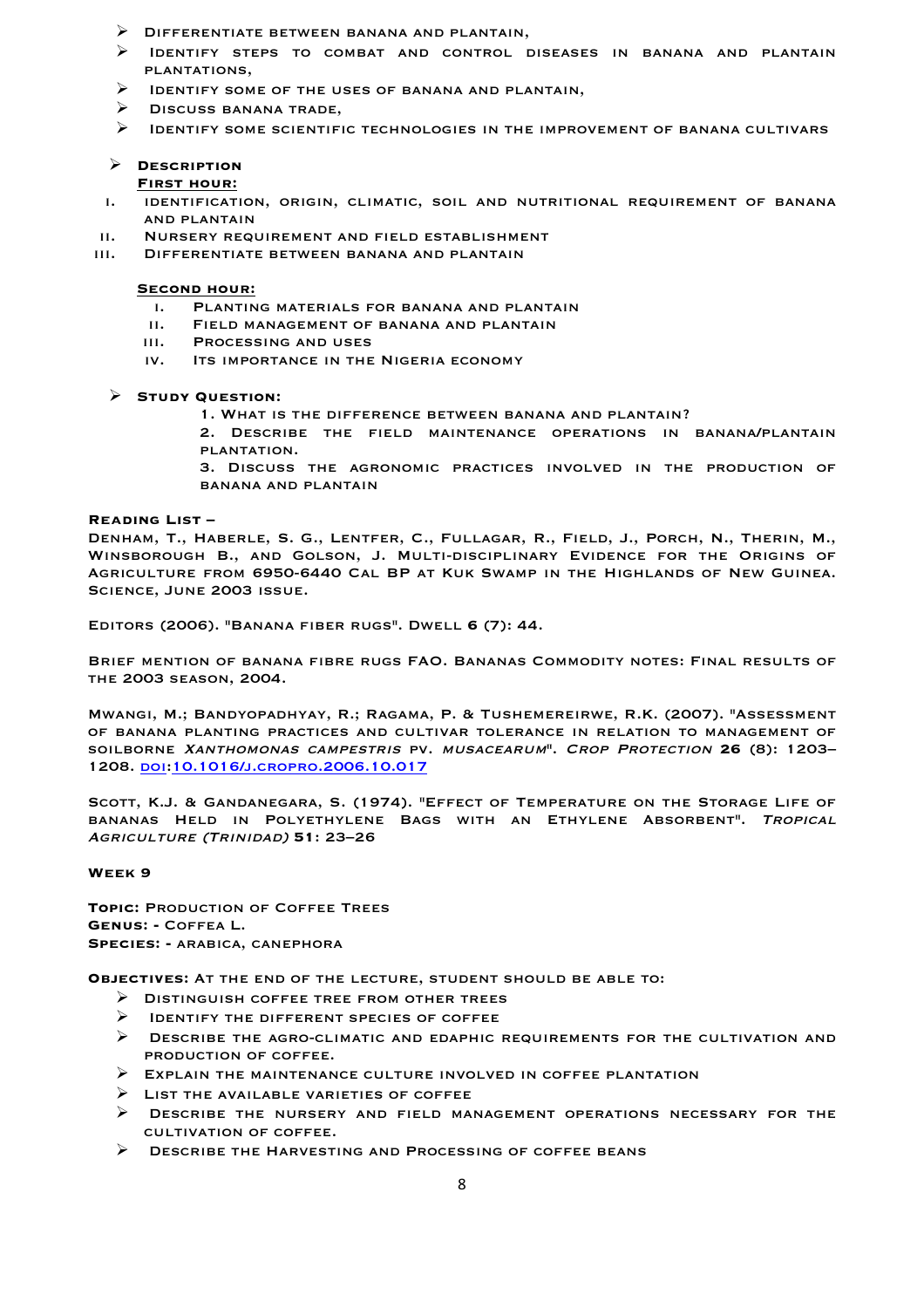$\triangleright$  IDENTIFY THE USES OF COFFEE.

# Ø **Description**

## **First hour:**

- i. Agro-climatic and edaphic requirements for the cultivation and production of coffee.
- ii. Agronomic/management practices production of coffee.

## **Second hour:**

- i. Varieties of coffee
- ii. Harvesting, processing and uses of coffee beans

### **Study Question:**

- 1. Discuss the importance of nursery operations in coffee propagation?
- 2. What are the major coffee diseases at the nursery stage?
- 3. Differentiate between the two varieties of coffee
- 4. Why are pests and diseases control very important in coffee plantation maintenance?
- 5. Discuss the storage methods for coffee

#### **Reading List -**

Bunker, M. L.; McWilliams, M. (January 1979). "Caffeine content of common beverages". J. Am. Diet. Assoc. **74**: 28-32.

Coffee: A Guide to Buying Brewing and Enjoying, 5th Edition, by Kenneth Davids

Baker, P. S. (2004). Sustainable coffee: the three pillars of wisdom. F. O. Licht's International Coffee Forum 2004. CABI Commodities, CABI Bioscience, Egham, UK.

Baker, P. S., Murphy, S. and Day, R. (2001). Biological control of the coffee berry borer. In Proceedings of the  $19^{th}$  International Scientific Colloquium on Coffee, 14–18 May 2001, Trieste, Italy. ASIC, Paris, France. CD-ROM.

Bardner, R. (1985). Pest control. In Coffee: Botany, Biochemistry and Production of Beans and Beverage, 208–218 (Eds M. N. Clifford and K. C. Willson). London: Croom Helm.

Beer, J. W. (1987). Advantages, disadvantages and desirable characteristics of shade trees for coffee, cocoa and tea.

Agroforestry Systems 5:3–13.

Coffee:Oxford English Dictionary in The Oxford English Dictionary Online Coffee Geek - So You Say There's a Coffee Crisis. Retrieved on 2006-08-26.

## **Week 10**

**Topic:** Revision and Test

**Objectives:** To provide time for students to have self study on what they have been taught and ask questions on topics where there is doubt for clarification and also to assess their understanding in the following areas:

 $\triangleright$  ON ALL THE TOPICS TAUGHT BETWEEN WEEKS 6 AND 9.

## **Week 11**

**Topic: PRODUCTION OF COCONUT** 

#### **Objectives:**

- Ø Enumerate the botanical characteristics of the crop
- $\triangleright$  KNOW THE ORIGIN OF THE CROP
- $\triangleright$  How the crop is been established, its agronomy,
- $\triangleright$  KNOW THE CLIMATIC AND SOIL REQUIREMENTS FOR COCONUT,
- $\triangleright$  ENUMERATE THE DIFFERENT VARIETIES THAT EXIST IN THEIR ENVIRONMENT
- IDENTIFY AND DESCRIBE NURSERY AND FIELD MANAGEMENT OPERATIONS
- $\triangleright$  IDENTIFY SOME PESTS AND DISEASES THAT AFFECT THE CROP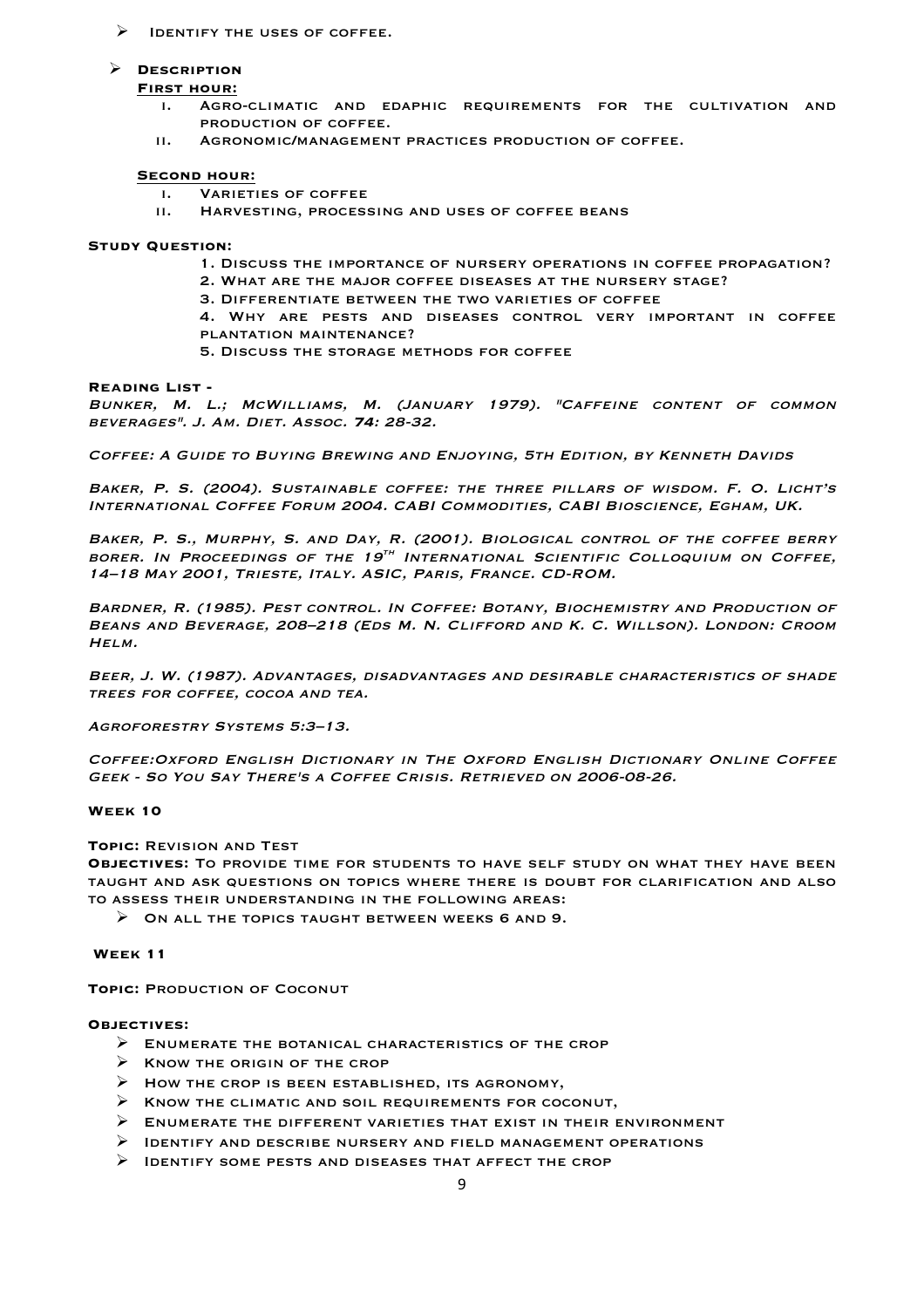- $\triangleright$  Processing and utilization of the fruits,
- $\triangleright$  STORAGE AND ECONOMIC VALUE OF THE FRUITS.

#### **Description**

#### **First hour:**

- v. Identification, origin, climatic, soil and nutritional requirement of coconut
- vi. Nursery requirement and field establishment
	- Ø **Second hour:** Pest and diseases, Processing and utilization, Storage and economic value of the fruits.
	- Ø **Study Question:** 
		- 1. Describe the nursery management required for raising coconut
		- 2. Mention five agronomic management practices for cocoanut plantation
		- 3. List five uses of coconut

**Reading list**  FAO (1982). Fruit bearing forest trees. Technical notes. FAO Forestry Paper Number 34, pp. 43-45. FAO, Rome.

Opeke, L. K. (1992). "Tropical tree crops," Spectrum Books Ltd., Ibadan.

**Week I2**

**Topic:** Pine apple **Genus: -** Ananas **Specie: -** comosus **Binomial name: -** Ananas comosus

**Objectives:** At the end of the lecture, student should be able to:

- $\triangleright$  KNOW THE ORIGIN OF PINE APPLE
- $\triangleright$  KNOW THE SOIL AND CLIMATIC REQUIREMENT OF THE CROP.
- $\triangleright$  IDENTIFY DIFFERENT VARIETIES OF PINE APPLE,
- $\triangleright$  Discuss different types of planting materials,
- $\triangleright$  DESCRIBE NURSERY OPERATION REQUIRED FOR THE CROP,
- $\triangleright$  KNOW THE PLANTING AND ORCHARD MANAGEMENT,
- $\triangleright$  DESCRIBE ALL THE CULTURAL PRACTICES REQUIRED FOR ITS CULTIVATION,
	- o Mulching and weed control
	- o Fertilizer application
	- o Pests and disease control e.t.c
- Ø Identify pests and diseases that affects pine apple
- $\triangleright$  KNOW WHEN AND HOW TO HARVEST THE CROP.
- HIGHLIGHTS THE USES AND STORAGE METHODS

#### **Study questions: -**

- $\triangleright$  MENTION FOUR METHODS OF PROPAGATING PINE APPLE,
- $\triangleright$  WHAT ARE THE CULTURAL PRACTICES REQUIRED IN THE PRODUCTION OF PINE APPLE
- $\triangleright$  LIST TWO VARIETIES OF PINE APPLE

#### **Reading list: -**

Batholomew.C, Duane P. and Kenneth .G, Rogrbach J (1993), First international pineapple symposium. Acta horticultureae Number 334.

Collins. J.I, (1949) History, taxonomy and culture of the pineapple. Economic botany 3 (4) :335.

Niang. A, Reche.H, place.F, lluyomale. O.N, Akintoye.H A (2003) Guide to improved nursery practices of pineapple. NIHORT. Ibadan

NIHORT (1983-1986); Advance in fruits and vegetable research . A Communication PUBLICATION TO MARK THE 10<sup>TH</sup> ANNIVERSARY OF NIHORT IBADAN PAGES 20-22